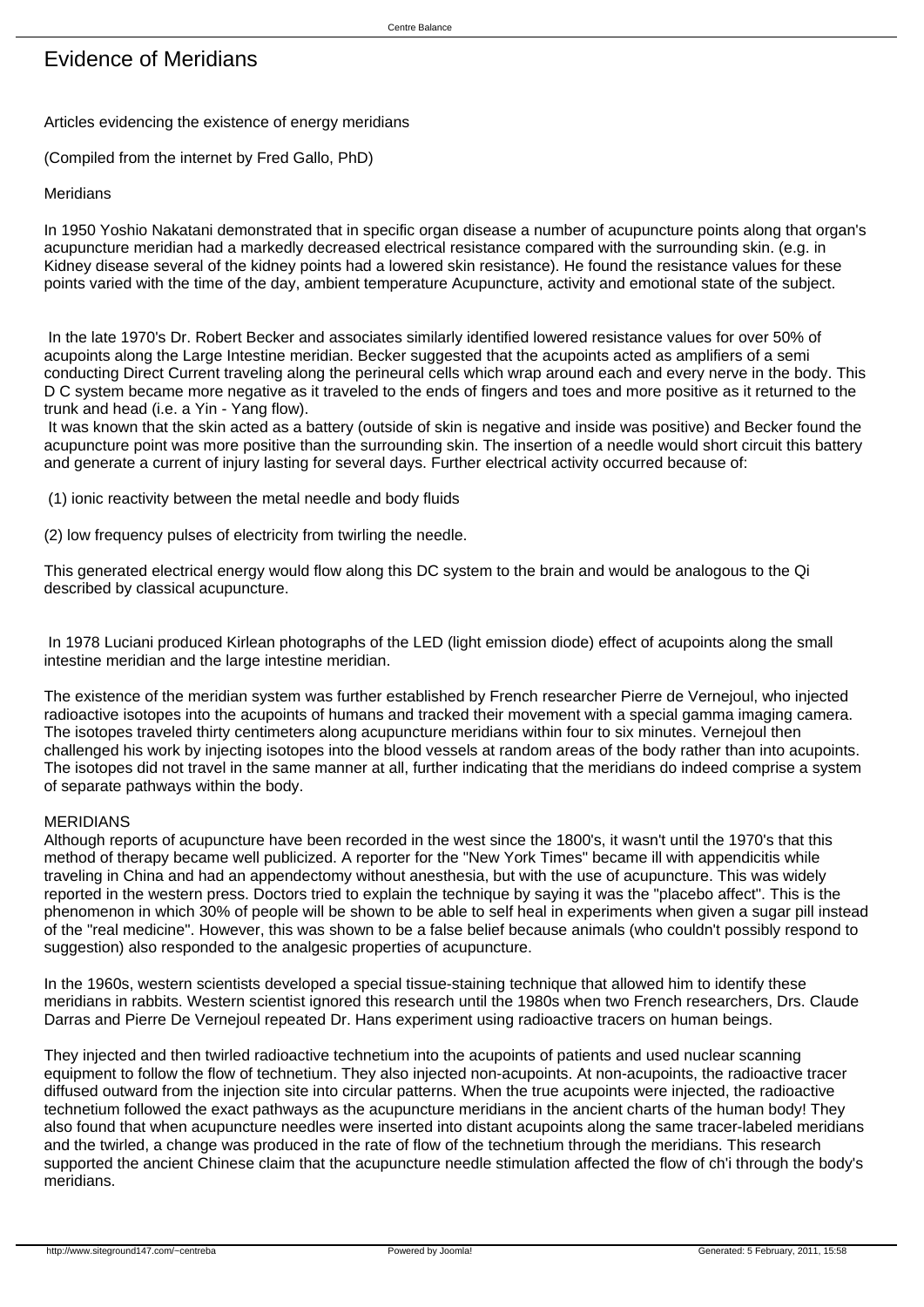# ACUPUNCTURE AND TCM (TRADITIONAL CHINESE MEDICINE)

Early written accounts of TCM date back to 180 B.C. in China and are based on the belief that health is determined by a balanced flow of the vital life energy circulating in all living organisms and is called "qi" (also known as chi-pronounced "chee"). According to acupuncture theory, qi circulates in the body along 12 major energy pathways, or meridians, which are associated with specific internal organs and organ systems. When special needles are inserted (just under the skin) into certain points along these meridians, they help correct and balance the flow of chi. It is believed that acupuncture alleviates pain, increases immune function, and improves a wide variety of conditions by balancing the flow of vital life energy throughout the body.

The presence of these meridians was established by French researcher Pierre de Vernejoul, who injected radioactive isotopes into the acupuncture points of humans and tracked their movement useing a special gamma-imaging camera. The isotopes traveled along these meridians within minutes after injection. Vernejoul then challenged his work by injecting isotopes into blood vessels at random points of the body rather than known acupuncture points. In these cases, the isotopes did not travel in the same manner, further indicating that meridians do indeed comprise a system of separate pathways within the body.

The World Health Organization has cited over 100 different ailments for which acupuncture treatment has been shown effective, ranging from chronic pain to migraines, sinusitis, cold, flu, asthma, allergies, addictions, ulcer, gastrointestinal disorders, Meniere's syndrome, stroke, sciatica, osteo-arthritis and many more. There is also evidence to suggest that acupuncture is useful for treating environmentally-induced illnesses, pesticide poisoning, environmentally toxic chemicals/metals and other environmental pollutants.

The Biomedical Basis of Holistic Acupuncture

by Andrew Pacholyk, LMT, MT-BC, CA http://www.Peacefulmind.com

# Abstract

In trying to find ways to unite or just bring closer the mysterious transformational techniques of the East to the eductionism theories of the West, our Western medical science has tried to organize a logical explanation of how the insertion of tiny acupuncture needles can reduce and even dissolve pain in the human form. This research takes a look at the different approaches the Biosciences have attempted in explaining the way holistic acupuncture works in healing. This research will take a look at the biochemical, biomechanical, as well as bio-electromagnetic theories that have been developed in trying to explain the healing aspects of the Ancient Art of Acupuncture.

The Ancient Art of Acupuncture is the needling of specific points along "meridians" or channels that run throughout our body. Acupuncture can be traced back as far as the Stone Age in China, when stone knives and pointed rocks were used to relieve pain and

diseases. "These instruments were known by the ancients as "bian" In the Han Dynasty (206 BC to 220 AD) an Analytical Dictionary of Characters "Shuo Wen Jie Zi"

describes the character "bian" as meaning a stone to treat disease."(1) Later these stones were replaced by needles made of bamboo and slivers of animal bone, then finally in the Shang Dynasty bronze casting techniques made metal needles possible, which conducted electricity and Qi. This led to the mapping of the meridian system or channels of energy within the body.

Acupuncture remained relatively unheard of until 1974 when James Reston, a reporter for the New York Times accompanied President Nixon on a trip to China where they witnessed an appendectomy and several demonstrations of serious surgeries being performed with acupuncture as the only anesthetic using Acupuncture Anesthesia. Despite many efforts to prove it's efficiency, Western science has never been able to reconcile how Acupuncture works. They can prove "that" it works, but not "how" it works.

# Biochemical theories

Most of the scientific studies of acupuncture have been centered on the analgesic aspects of pain relief. Acupuncture is definitely effective in treating pain; it works 70% to 80% of the time, far greater than the placebo, which only has about 30% efficiency. (2) The problem with attributing all of acupuncture's effects to the placebo effect, which is based on a "suggestive way" or the fact that one just wants to believe that it works, was the fact that veterinarians in China have used acupuncture successfully to treat animals. (3)

Dr. Bruce Promeranz, working at the University of Toronto, was very involved in research done on acupuncture analgesia. By activating small myelinated nerve fibers, acupuncture applications send impulses to the spinal chord, midbrain and pituitary-hypothalamus in the diencephelon. (4) Neurological research done in the late 70's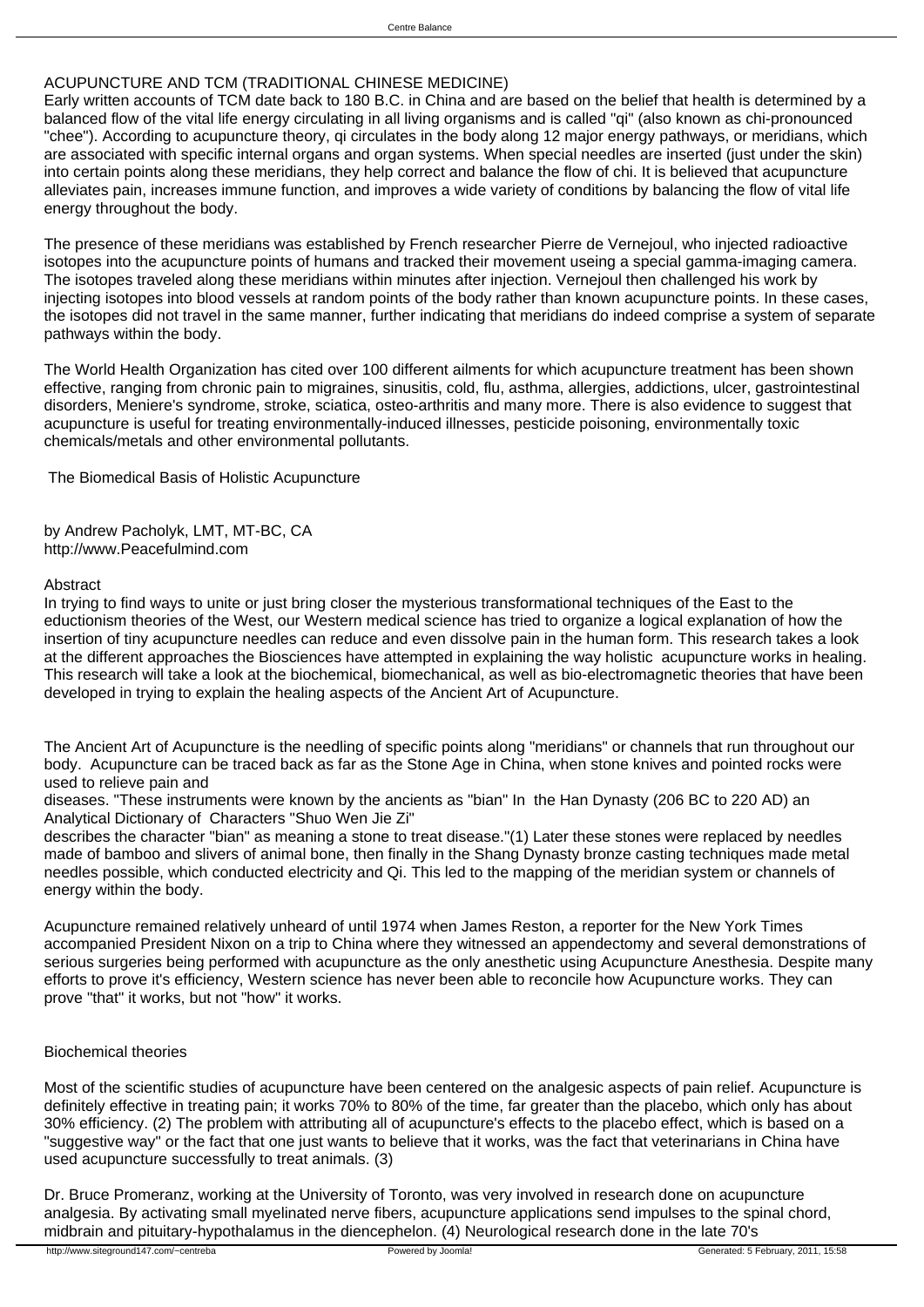discovered the naturally occurring chemicals in the body known as endorphins. (5) By binding to the opiate receptors that are found throughout the nervous system, endorphins are able to stop pain. The hypothalamus-pituitary releases Betaendorphins into the blood

and cerebral spinal fluid to create an analgesic effect by causing incoming pain signals from reaching the brain. Pomeranz discovered that pre-treating rats with a drug called Naloxone, a drug known to block the healing endorphins, could not achieve acupuncture pain relief. This finding suggested that endorphin release caused by acupuncture stimulus was an important mechanism behind acupuncture's pain relieving effects.

Pomeranz was then interested in the effects of electrical stimulation and manipulation of acupuncture needles. What he also discovered was the difference between high frequency, low intensity vs. low frequency, high intensity application.

The low frequency, high intensity produced an analgesic effect which was slower at the onset but longer in duration and also having cumulative effects. Therefore, repeated treatments produce more and more benefits for the patient.

The high frequency, low intensity produced a very rapid analgesic effect, which is great for acute pain but shorter in duration with no cumulative effects. (6)

There are presently 100 different neurotransmitters and neuroendocrine substances in the body, of which the endorphins constitute only one class. (7) Hence, there is much work to be done in testing and researching these chemicals and their possible effects with acupuncture.

# Biomechanical theories

The biomechanical questions had to do with the presents of meridians in the body. These are the channels in the body, which are filled with our life force, energy Qi. The meridians are said to circulate Qi throughout the system of the body. In an attempt to

locate the meridians anatomically, two French Drs. Claude Darras and Pierre De Vernejoul injected human studies with radioactive isotopes into acupuncture points.

A solution of an ionic salt of technetium was injected and followed over a period of time with a gamma ray camera. The radioactive technetium followed the exact same pathways of the meridian channels described and illustrated in several hundred-year-old acupuncture charts of the human body! (8) To ensure that the Drs. were measuring meridians and not blood vessels or lymphatic channels, some patients received technetium injections adjacent to non-acupoint skin regions as well as in nearby blood and lymphatic channels. The radioactive tracers tended to diffuse outward from the injection site into a typical small circular pattern. (9)

In 1975, Dr. Liu YK researched the location of acupoints present at sites of motor nerves.

His work realized that acupoints correspond to regions where motor nerves enter skeletal muscle and where there is a great density of motor nerve terminal elements at the surface.

As well, there was found to be dense clusters of encapsulated autonomic nerve mechanoreceptor sites at these points. (10)

Further research was done on Dr. Liu's work. Dr. Watari published a report in Beijing, China in November 1987, based on his work. He found that histologically, volume density of corresponding acupoints to blood vessels are elevated fourfold and that of nerves 1.4 times over that of surrounding tissues. These vessels and fibers mingle to form glomerular structures. (11)

This was exciting new biomechanical evidence in both identifying the meridian channels in the human body and the fact that the acupuncture points on the body have corresponding volume densities that increase with stimulation.

# Bio-electromagnetic theories

Science has long been aware of an electrical phenomenon called the "Current of Injury".

This happens when tissue in the body undergoes trauma or microscopic damage to an area of skin. When skin cells are pierced, as with an acupuncture needle, they start leaking electrically charged ions into the surrounding areas of tissue. A weak electrical battery-like charge is created. This electric current is called the current of injury, which is know to stimulate a healing response from the nearby cells. This does not explain how stimulating acupoints with low level, noninvasive lasers could achieve the same therapeutic effects. (12)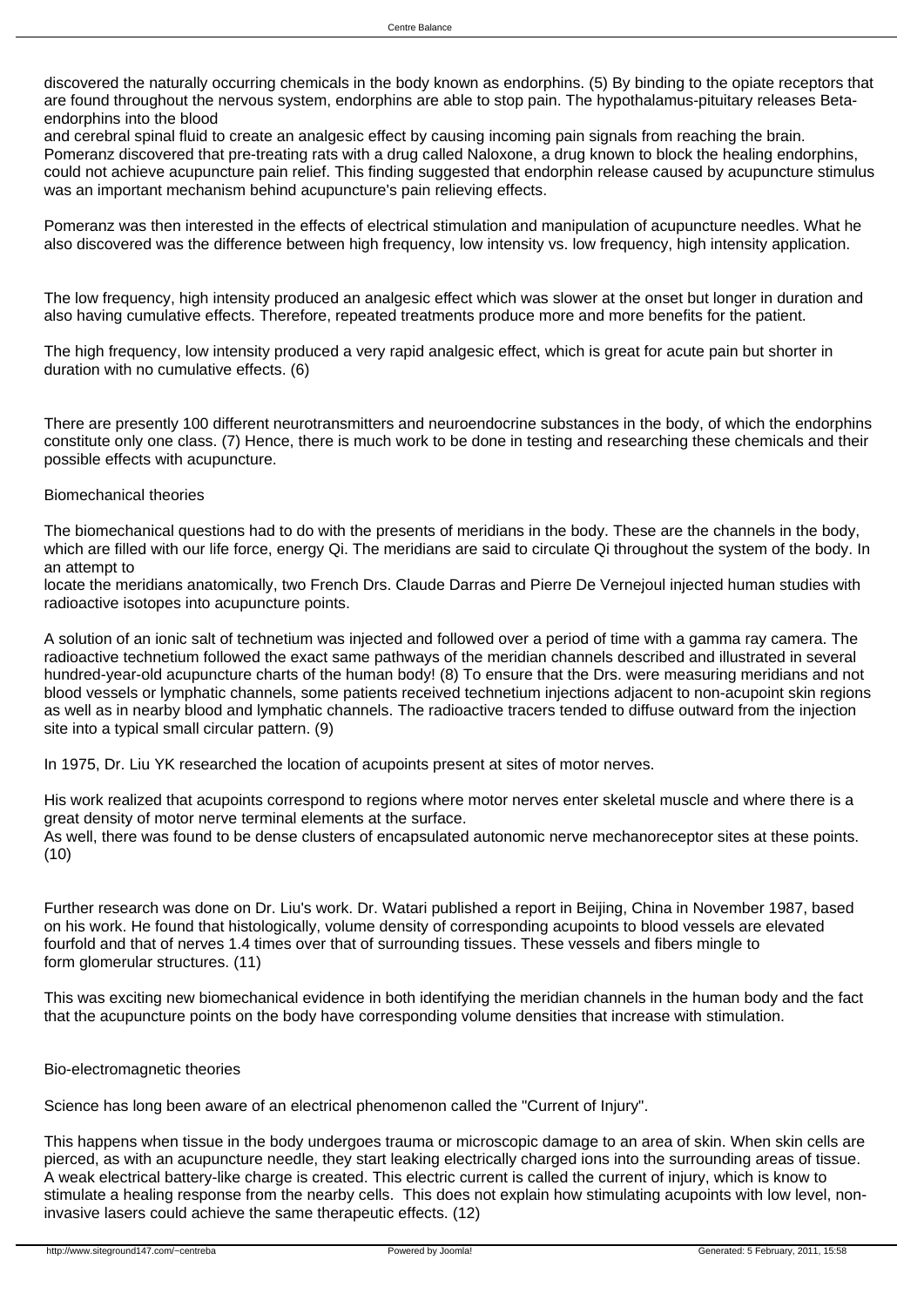The electrical conductivity of acupoints has been known for several decades thanks to the work of Nakatani in the 1950s and by Dr. Robert Becker in the 1970s. Becker's work on the Large Intestine and the Pericardium meridians found that the points along these channels showed significantly more electrical conductivity than areas of skin with non-acupoints.

In 1986 German scientist Fritz-Albert Popp and Chinese biologist, Chang-Lin Zhang developed a model they called the "Standing Wave Superposition Hypothesis". This research attempts to accommodate the holographic nature of acupuncture such as the homunculus or miniature representation of the whole body represented in the ears and the feet. The theory also strives to explain the anomalous skin resistance properties of acupuncture points as well as the apparent interconnectivity between them. (13)

In the Zhang-Popp model, it is shown that the body is composed of sodium, potassium and other electrically charged inorganic ions such as proteins and DNA which when accelerated will emit EM radiation in accordance with conventional physical theory.

With these many types of charges oscillating in the body, an interference pattern is produced formed by the various waves of various wavelengths.

The highest combination of wave amplitudes forms the acupuncture points and meridians by means of constructive interference. At these points the skin is at the highest in electrical conductivity. This conductivity depends on the internal electrical field, which is

determined by the interference pattern from the superposition of the numerous waves. (14) Hence, the standing wave pattern of a sick person would have a varied pattern from that of a healthier person. The treatment of acupuncture with needles in the acupoints would cause a disturbance in the standard wave pattern caused by new boundaries formed by the needle. The needle activates the current of injury response resulting in a change in the EM field, producing changes in the biological response, which may promote healing. It is this theory, which implicates the EM fields of the entire body.

The principle of the Connective Tissue Continuum is another approach at viewing the correlation of acupuncture to the bio-electromagnetic theory. From a cellular level through to the bodies' connective tissue, these living organisms are considered a continuum. Not only is the entire cell now known to be mechanically and electrically interconnected in a "solid state" (15), but, all the cells in the body are in turn interconnected to one another via the connective tissues (16).

The function of connective tissues is to keep the body organized, acting as a lace work between the major organs and tissues, to strengthen the wall of arteries, veins, intestines and pathways and to provide fascia and the skeletal structure attachment to the muscles. It is believed that connective tissues may be largely responsible for the rapid intercommunication that enables our body to function effectively as a coherent whole, and is therefore central to our health and well-being. Recent studies with Nuclear Magnetic Resonance has shown that the muscles in living human subjects provide evidence of a "liquid-crystalline-like" structure (17). Liquid crystals usually undergo rapid changes in phases or transitions when exposed to electromagnetic fields. Liquid crystals will also respond to changes in temperature, hydration, pressure and shear forces. Biological liquid crystals carry static electric charges and are influenced by pH, salt concentration and dielectric constant of the solvent.

There are many types of liquid crystals, from the mostly dynamic and liquid, to those which are mostly solid. Those that are mostly liquid can flow as water does, and even though all molecules tend to be aligned in one direction, individual molecules can move very freely and change places with each other while maintaining their common orientation. Nonetheless, the mostly solid crystals have orientation order in three dimensions and also possess a large measure of transitional order. It is already widely recognized that all the major constituents of living organisms may be liquid crystal such as lipids of cellular membranes, DNA, possibly all proteins, especially cytoskeletal proteins, muscle proteins, and proteins in the connective tissues such as collagens and proteoglycans (18). It is through this "liquid network" that scientist believe an acupuncture response is solicited.

### In conclusion

By looking at the Bioscience attempts in explaining the way holistic acupuncture works in healing, we are introduced to some very notable concepts. Observing the biochemical view, we see, by Pomeranz research, that the hypothalamuspituitary releases Beta-endorphins into the blood and cerebral spinal fluid to create an analgesic effect by causing incoming pain signals from reaching the brain. The low frequency, high intensity produced an analgesic effect which was slower at the onset but longer in duration and also having cumulative effects. Therefore, repeated treatments produce more and more benefits for the patient. The high frequency, low intensity produced a very rapid analgesic effect, great for acute pain but, shorter in duration with no cumulative effects.

Biomechanically, Drs. Claude Darras and Pierre De Vernejoul injected human studies with radioactive isotopes into acupuncture points. A solution of an ionic salt of technetium was injected and followed over a period of time with a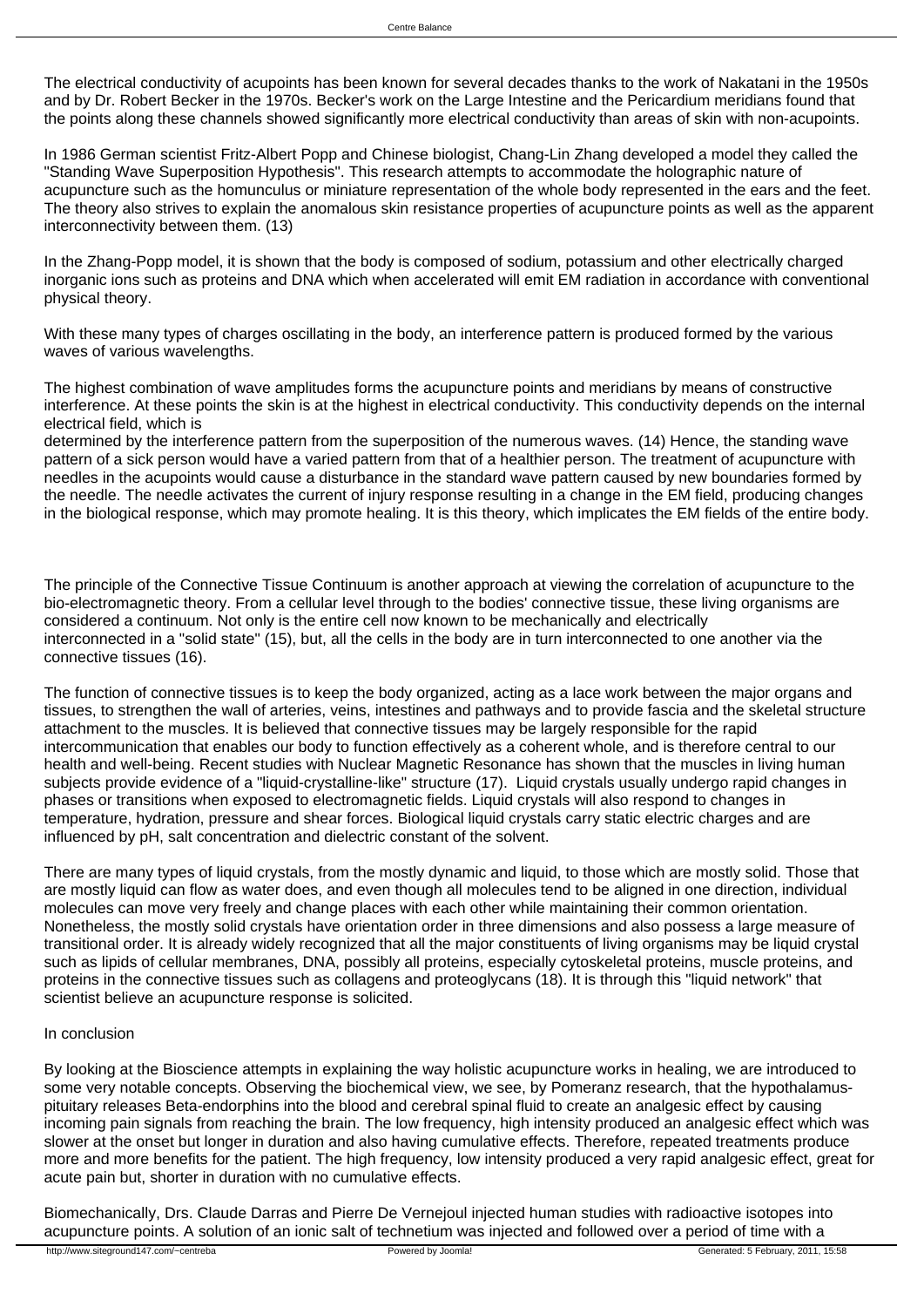gamma ray camera. The radioactive technetium followed the exact same pathways of the meridian channels described and charted in several hundred-year-old acupuncture charts of the human body!

Dr. Liu YK researched the location of acupoints present at sites of motor nerves.

His work realized that acupoints correspond to regions where motor nerves enter skeletal muscle and where there is a great density of motor nerve terminal elements at the surface.

Bio-electromagnetic theories are based on the Current Of Injury, which is know to stimulate a healing response from the nearby cells. The electrical conductivity of acupoints researched by Nakatani in the 1950s and by Dr. Robert Becker in the 1970s found that the points along the channels showed significantly more electrical conductivity than areas of skin with non-acupoints.

The Zhang-Popp model, shows us that the body is composed of sodium, potassium and other electrically charged inorganic ions such as proteins and DNA which when accelerated will emit EM radiation in accordance with conventional physical theory.

The acupuncture needle activates the current of injury response resulting in a change in the EM field, producing changes in the biological response.

The Connective Tissue Continuum embraces the concept that the cytoskeletal structure of each individual cell in the body is a homunculus of the connective tissue in which it creates. Magnetic Resonance has shown that the muscles in living human subjects provide evidence of a "liquid-crystalline-like" structure. Liquid crystals usually undergo rapid changes in phases or transitions when exposed to electromagnetic fields. It is through this "liquid network" that scientist believe an electromagnetic response from acupuncture is solicited. This research represents much of the current biological

views on how acupuncture heals and tries to explain the Biomedical Basis of Holistic Acupuncture.

# References

1. Sources of Chinese Tradition Vol. 1 WM Theodore DeBary, Irene Bloom Columbia University Press NY, NY 1999

2. Scientific Basis of Acupuncture B. Pomeranz Acupuncture textbook and Atlas, NY, NY 1987

3. Vibrational Medicine for the 21 Century- Richard Gerber M.D. Eagle Brook, NY, NY 2000 "Acupuncture and Chinese Medicine"

4. "Can Western Science Provide A Foundation For Acupuncture"- Beverly Rubik, PhD. Alternative Therapies Magazine September 1995,

Vol. 1 Number 4

5. Vibrational Medicine for the 21 Century- Richard Gerber M.D. Eagle Brook, NY, NY 2000 "Acupuncture and Chinese Medicine"

6. Scientific Basis of Acupuncture B. Pomeranz Acupuncture textbook and Atlas, NY, NY 1987

7. "Can Western Science Provide A Foundation For Acupuncture"- Beverly Rubik, PhD. Alternative Therapies Magazine September 1995, Vol. 1 Number 4

8. Vibrational Medicine for the 21 Century- Richard Gerber M.D. Eagle Brook, NY, NY 2000 "Acupuncture and Chinese Medicine"

9. Vibrational Medicine for the 21 Century- Richard Gerber M.D. Eagle Brook, NY, NY 2000 "Acupuncture and Chinese Medicine"

10. "Can Western Science Provide A Foundation For Acupuncture"- Beverly Rubik, PhD. Alternative Therapies Magazine September 1995, Vol. 1 Number 4

11. "Can Western Science Provide A Foundation For Acupuncture"- Beverly Rubik, PhD. Alternative Therapies Magazine September 1995, Vol. 1 Number 4

12. Vibrational Medicine for the 21 Century- Richard Gerber M.D. Eagle Brook, NY, NY 2000 "Acupuncture and Chinese Medicine"

13. "Can Western Science Provide A Foundation For Acupuncture"- Beverly Rubik, PhD. Alternative Therapies Magazine September 1995, Vol. 1 Number 4

14. "Can Western Science Provide A Foundation For Acupuncture"- Beverly Rubik, PhD. Alternative Therapies Magazine September 1995, Vol. 1 Number 4

15. Clegg J.S. and Drost-Hansen W. On the biochemistry and cell physiologyof water. In: Hochachka and Mommsen (eds.). Biochemistry and molecular biologyof fishes. Elsevier Science Publ. vol.1, Ch.1, pp.1-23, 1991

16. Oschman, James L. (Oct. 1996-Jan. 1998) What is 'Healing Energy'?The Scientific Basis of Energy Medicine. J of Bodywork and Movement Therapies.(Series of articles.) Part 1-6. Kreisand Boesch, 1994

17. Giraud-Guille, M.M. (1988) " Twisted plywood architecture of collagen fibrils in human compact bone osteons" Calcif.Tissue Int., 42:167-180.

18. Knight,D. and Feng, D. (1993). Collagens as liquid crystals, British Association for the Advancement of Science, Chemistry Session: Molecular Self-Assembly in Science and Life, Sept. 1, Keele.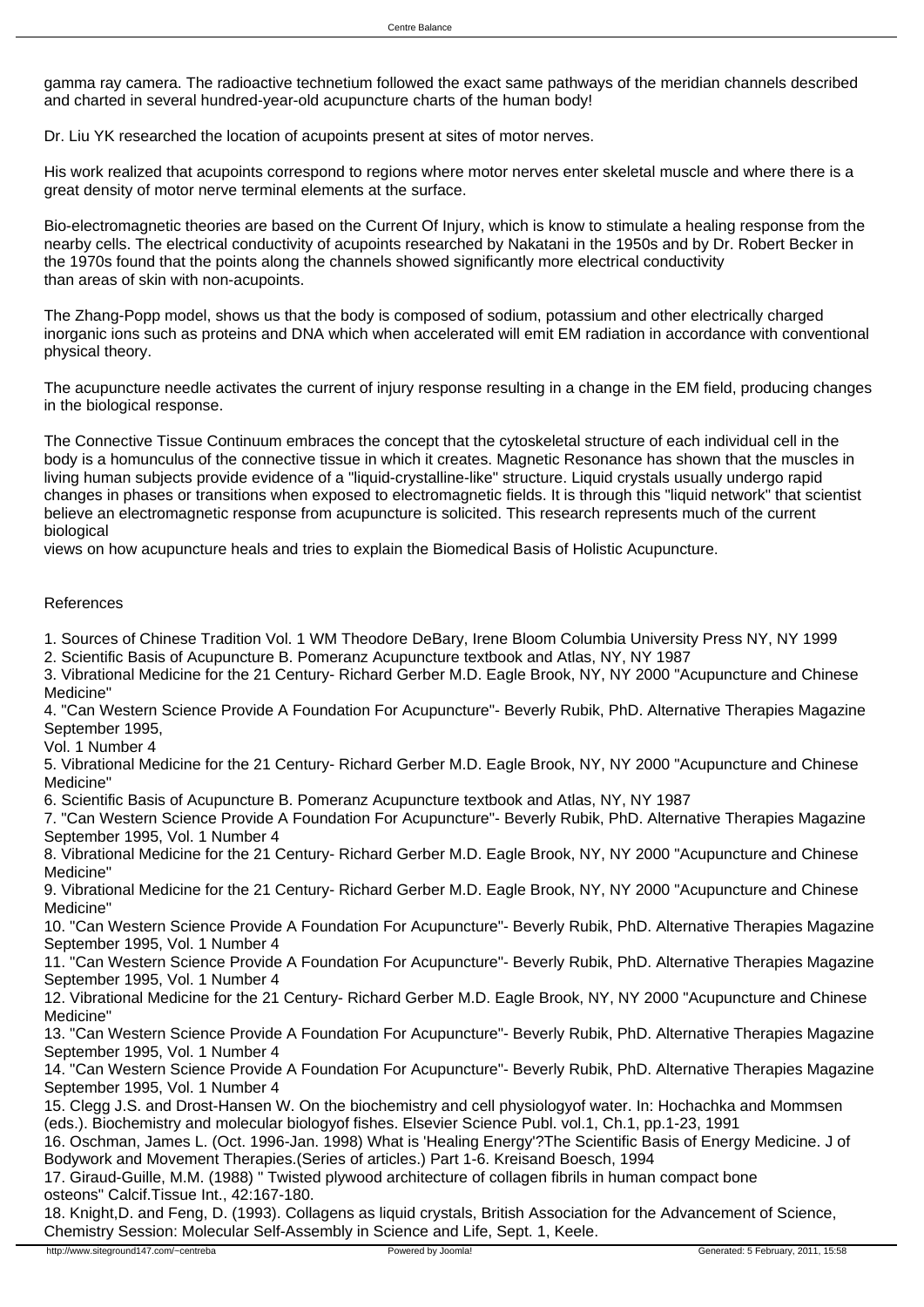------------------------------------------------

Nuclear Medicine and Acupuncture:

A Study on the Migration of Radioactive Tracers after Injection at Acupoints American Journal of Acupuncture, Vol. 20, No. 3, 1992 Writers: Jean-Claude Darras, Pierre de Vernejoul, and Pierre Albarhde,

C.H.U. Necker - Enfants Malades, F-75 743 Paris Cedex 15, France.

Objective: This paper reports on the authors' investigation of the pathways of acupuncture meridians in the human body through the injection of radioactive tracers (isotopes) at acupuncture points.

Design: The radioactive tracer used was the most common radioactive tracer, techetium-99m (99mTc), as sodium pertechnetate. The experiment was conducted with a gamma camera, a Siemens SAM (small-area mobile) digital scintillation camera. Image analysis was conducted by a computer system built into the camera. Morphological studies and quantitative dynamic studies were conducted.

The morphological studies consisted of analytical and differential studies. For the analytical studies, the radioactive tracer is injected at a control point located outside any acupoint. Then, another injection is given at an acupoint.

The differential analysis was conducted in order to establish the specific and unique characteristics of the pathways observed in the analytical studies and thus eliminate a vascular or lymphatic explanation. To investigate the vascular pathways, two radiotracers of different energies and therefore discernible by spectrometry were utilised: Technetium-99m was injected as an acupoint and Thallium (201TI) was injected in a small vein situated next to that acupoint. To study the possible relationship between the lymphatic pathways and those demonstrated by the radiotracer, the same dose (20 MBq) and volume (0.05ml) of pertechnetate was simultaneously injected at an acupoint and the first interdigital space of the foot. A quantitative study of the previous data was conducted after selecting two mirror regions of identical shape and size on the leg along the Liver meridian (an acupuncture meridian) and similar "background noise regions" outside the pathways.

Sequential study and stimulation studies were conducted as part of quantitative dynamic studies. The goal of the sequential study was to evaluate the speed of radiotracer migration along preferential pathways. In healthy control subjects and patients with unilateral renal pathology, two sodium pertechnetate injections of identical volume and activity were given simultaneously at the left and fight acupoints K-7. In the stimulation study, mechanical, electrical, and thermal stimulation were performed on certain acupoints after the injection of radiotracers to study the migration of the radiotracers.

Laboratory experiments conducted in collaboration with the Cytology Laboratory of the Military Hospital of Percy in Paris tested modifications of granulocyte membrane potentials during stimulation of an acupoint using either a needle or a laser beam. The cell membrane potential was measured with a fluorometric method on blood sampled one minute after the end of injections or stimulation's, and compared with control blood from the same subject.

Setting: The work was conducted on patients from the Department of Urology and from the Acupuncture Department of Biophysics and Nuclear Medicine from the Necker Hospital in Paris. Each experiment was repeated several times.

Patients and Other Participants: The work was conducted on over 250 healthy control subjects and on 80 patients with renal pathology.

Main Outcome Measures: The authors expected to find that the preferential pathways taken by the radiotracers coincide with the acupuncture meridians as described in Chinese traditional medicine and that these pathways are distinguishable from either lymphatic or vascular mutes.

Results: Morphological studies found those tracer migrations from acupoints in both healthy and sick patients followed the same identical pathways with those described as "meridians" in Chinese traditional medicine. The results suggest that these pathways are different from vascular and lymphatic pathways.

The quantitative dynamic studies found that in injections at bilateral K-7, there was a faster diffusion on the healthy side, and slower diffusion on the diseased side. In inflammatory organ disease, there was increased migration speed of the radiotracer in the meridian of the related organ. A reduced tracer migration speed is indicative of a degenerative disease, such as cancer. Such findings could be used as the basis of a therapeutic evaluation or diagnosis. The laboratory experiments with cell membranes suggests that acupoint stimulation could be used to provoke constant and reproducible change in cellular physiology.